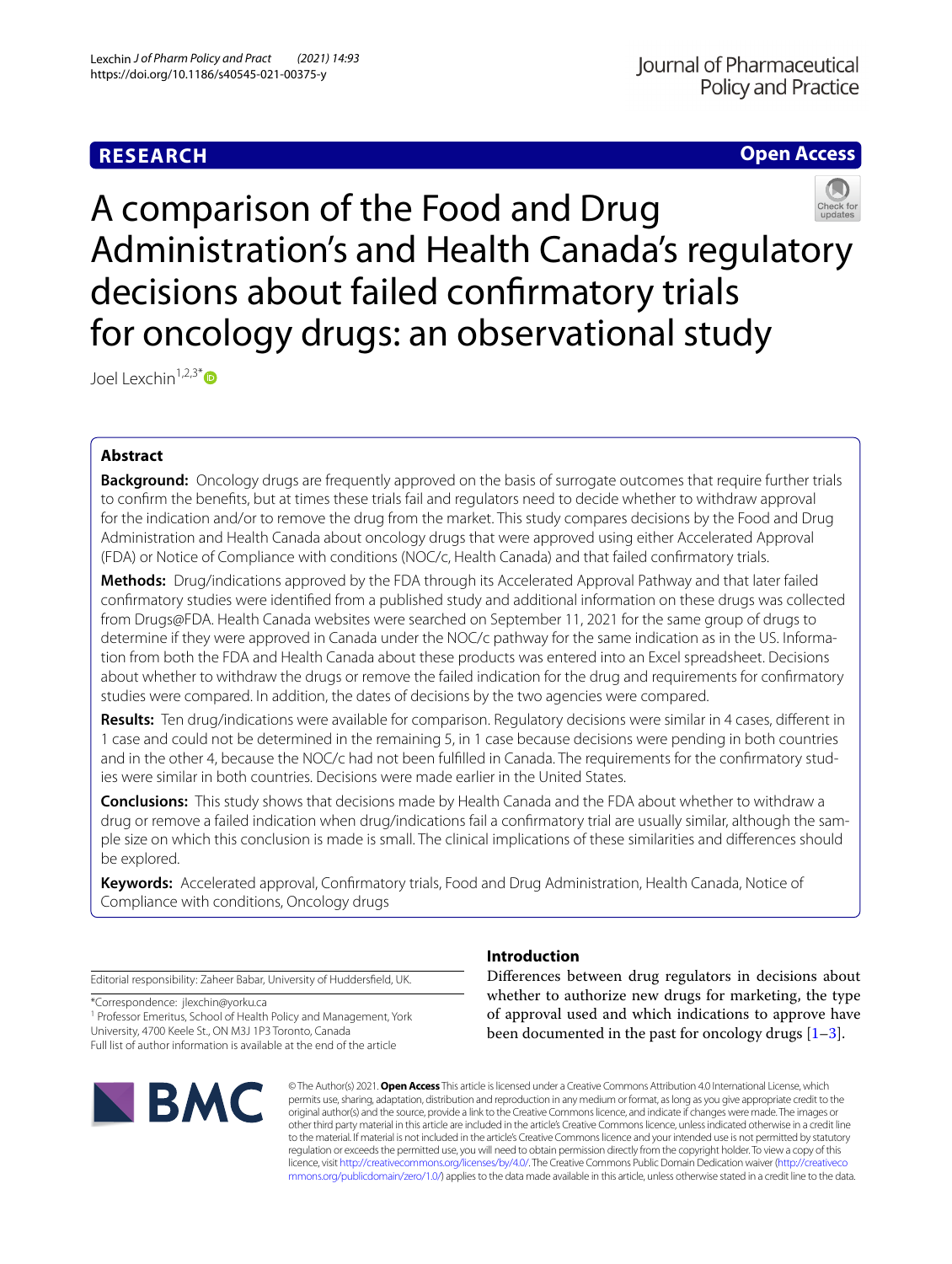In the United States (US), the Food and Drug Administration (FDA) uses the Accelerated Approval pathway to conditionally approve new drugs based on surrogate markers when those products are reasonably likely to predict actual clinical beneft. Upon approval, companies commit to undertaking trials to confrm the preliminary conclusions about benefts [\[4](#page-5-1)]. Similar to the Accelerated Approval pathway, Health Canada has its Notice of Compliance with conditions (NOC/c) pathway [\[5](#page-5-2)]. Over the period 2016–2020, use of these pathways has been dominated by oncology drugs. In the US, 93 out of 108 Accelerated Approvals were for drugs with an oncology indication [\(https://www.fda.gov/media/151146/](https://www.fda.gov/media/151146/download) [download](https://www.fda.gov/media/151146/download)), while in Canada 40 out of 47 drugs approvals through the NOC/c pathway were for drugs to treat cancer ([https://www.canada.ca/en/health-canada/servi](https://www.canada.ca/en/health-canada/services/drugs-health-products/drug-products/notice-compliance/conditions.html) [ces/drugs-health-products/drug-products/notice-compl](https://www.canada.ca/en/health-canada/services/drugs-health-products/drug-products/notice-compliance/conditions.html) [iance/conditions.html\)](https://www.canada.ca/en/health-canada/services/drugs-health-products/drug-products/notice-compliance/conditions.html).

One of the requirements of conditional approvals by both Health Canada and the FDA is that companies conduct additional trials to verify the efficacy of the products. If these confrmatory studies are negative, both regulatory agencies have the option to either withdraw the indication or, if the drug has only one indication to remove the drug from the market. To date, there has not been any investigation about the agreement or disagreement between the regulatory actions of diferent national drug agencies when confrmatory trials are negative.

The article by Gyawali and colleagues  $[6]$  $[6]$  examines regulatory decisions by the FDA following failed confirmatory trials of cancer drugs. This current study compares decisions made by Health Canada about these same drugs with those made by the FDA; specifcally decisions about whether to allow the drug to remain on the market and/or to remove the failed indication for the drug. Secondarily, it also compares the requirements for the confrmatory trials by the two agencies, since diferent requirements might lead to diferent decisions. Finally, this study compares three time periods: diferences in approval dates, diferences in dates for decisions and differences in the length of time between the date of drug approvals and the date when decisions about drug/indications were made.

# **Methods**

## **Information from the FDA and Health Canada**

The article by Gyawali evaluated 18 oncology drug/indications approved by the FDA that failed confrmatory trials from the inception of the Accelerated Approval program in 1992 until December 2020. Health Canada websites ([https://health-products.canada.ca/dpd-bdpp/](https://health-products.canada.ca/dpd-bdpp/index-eng.jsp) [index-eng.jsp](https://health-products.canada.ca/dpd-bdpp/index-eng.jsp); [https://health-products.canada.ca/noc](https://health-products.canada.ca/noc-ac/index-eng.jsp)[ac/index-eng.jsp\)](https://health-products.canada.ca/noc-ac/index-eng.jsp) were searched on September 11, 2021

for the same group of drugs to determine if they were approved in Canada under the NOC/c pathway for the same indication as in the US. Drugs that were approved in the two countries under conditional approval pathways for the same indication formed the sample to be investigated.

From the Gyawali article the following information about these drugs was extracted and entered in an Excel spreadsheet: generic drug name and decision about Accelerated Approval indication and the drug as of May 2021. Additional information about the drug approval date, i.e., date when marketing was authorized, requirements for the confrmatory trials and updates to September 11, 2021 about the status of the drug/indication along with the date of that decision was gathered from the label, approval letter and supplements available at Drugs@FDA ([https://www.accessdata.fda.gov/scripts/](https://www.accessdata.fda.gov/scripts/cder/daf/index.cfm) [cder/daf/index.cfm](https://www.accessdata.fda.gov/scripts/cder/daf/index.cfm)). The same information on this group of drugs (approval date, requirements for the confrmatory trials, status of the drug/indication and date of decision) was gathered from the Health Canada websites or from previously fled Access to Information requests.

## **Analysis**

Decisions about the status of drug/indications in the two countries along with requirements for the confrmatory trials were compared. Diferences, in years, between approval dates and decision dates in Canada and the US were calculated. Diferences in the length of time between approval and decision dates in Canada and the US were calculated and compared using a *t* test with a level of signifcance of *p*<0.05. Calculations were done using Excel for Macintosh 16.53 (Microsoft Corporation).

## **Ethics**

All data were publicly available and ethics approval was not required.

#### **Results**

Out of the 18 drug/indications reported by Gyawali, 5 drug/indications (27.8%) were not submitted for approval in Canada and 3 of the remaining 13 drug/indications (23.1%) were approved through other regulatory pathways. Ten drug/indications were available for comparison regarding the decisions made by the FDA and Health Canada following the failed trials, the requirements for the confrmatory trials, and the various time periods (Table [1\)](#page-2-0). (All of the data collected is available in Additional fle [1](#page-4-1): Table S1.)

Regulatory decisions were similar in 4 cases, diferent in 1 case and could not be determined in the remaining 5, in 1 case, because decisions were pending in both countries and in the other 4 because the NOC/c had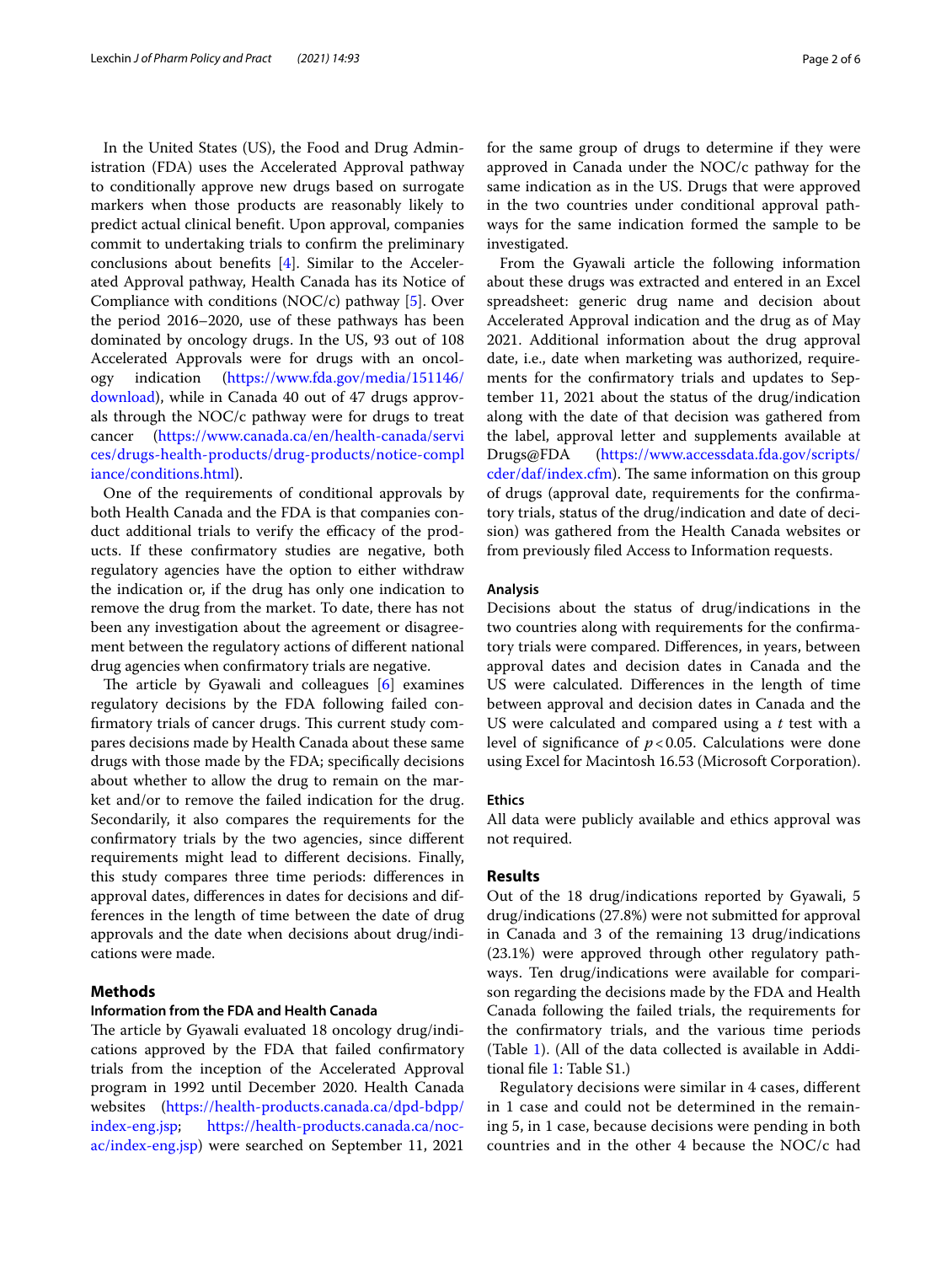| Generic name | Approved indication                               | Food and Drug                    | Administration                                                                                                              |                                               | <b>Health Canada</b>             |                                                                                                       |                                              | Comparison of                |
|--------------|---------------------------------------------------|----------------------------------|-----------------------------------------------------------------------------------------------------------------------------|-----------------------------------------------|----------------------------------|-------------------------------------------------------------------------------------------------------|----------------------------------------------|------------------------------|
|              |                                                   | marketing<br>levoudde<br>Date of | drug/indication<br><b>Decision about</b>                                                                                    | Date of decision<br>about drug/<br>indication | marketing<br>approval<br>Date of | drug/indication<br>Decision about                                                                     | Date of decision<br>about drug<br>indication | decisions                    |
| Atezolizumab | PDL1 + triple negative<br>breast cancer           | 2019-03-08                       | against withdrawal<br>ODAC voted 7-2                                                                                        | Pending as of 2021<br>$09 - 11$               | 2019-08-21                       | None                                                                                                  | NOC/c not fulfilled as<br>of 2021-09-11      | Could not be deter-<br>mined |
| Atezolizumab | Urothelial cancer,<br>second line                 | 2016-05-18                       | Voluntarily withdrawn                                                                                                       | 2021-04-13                                    | 2017-04-12                       | None                                                                                                  | NOC not fulfilled as of<br>2021-09-11        | Could not be deter-<br>mined |
| Bevacizumab  | Glioblastoma                                      | 2009-05-05                       | Converted to regular<br>evoudde                                                                                             | 2017-12-05                                    | 2010-03-24                       | Indication withdrawn,<br>no reason given                                                              | 2018-05-23                                   | Different                    |
| Bevacizumab  | HER2 negative breast<br>cancer                    | 2008-02-22                       | Revoked by FDA over<br>objection of manu-<br>facturer                                                                       | 2011-12-20                                    | 2009-02-06                       | Indication suspended,<br>no reason given                                                              | 2011-12-25                                   | Similar                      |
| Durvalumab   | Urothelial cancer                                 | 2017-05-01                       | Voluntarily withdrawn                                                                                                       | 2021-02-19                                    | 2017-11-03                       | None                                                                                                  | NOC not fulfilled as of<br>2021-09-11        | Could not be deter-<br>mined |
| Gefitinib    | Non-small cell lung<br>cancer                     | 2003-05-05                       | approved in different<br>drawn; subsequently<br>mutations positive<br>population (EGFR<br>Voluntarily with-<br>$\circ$ nlv) | 2005-06-17                                    | 2003-12-17                       | Converted to regular<br>approval for patients<br>ing mutations of the<br>who have activat-<br>EGFR-TK | 2009-12-18                                   | Similar                      |
| Nivolumab    | Hepatocellular cancer                             | 2017-09-22                       | Voluntarily withdrawn                                                                                                       | 2021-07-23                                    | 2018-03-23                       | None                                                                                                  | NOC not fulfilled as of<br>2021-09-11        | Could not be deter-<br>mined |
| Nivolumab    | ipilimumab or BRAF<br>Melanoma after<br>inhibitor | 2014-12-22                       | Converted to regular<br>approval on basis of<br>results from other<br>trials                                                | 2019-03-07                                    | 2016-04-29                       | Converted to regular<br>approval                                                                      | 2018-02-21                                   | Similar                      |
| Olaratumab   | Soft tissue sarcoma                               | 2016-10-19                       | Voluntarily withdrawn                                                                                                       | 2019-04-26                                    | 2017-11-23                       | Discontinued by<br>company                                                                            | 2020-10-08                                   | Similar                      |
|              | Pembrolizumab Urothelial cancer, first<br>line    | 2017-05-18                       | Converted to regular<br>levoudde                                                                                            | 2021-08-3                                     | 2019-04-11                       | None                                                                                                  | 2021-09-11                                   | Could not be deter-<br>mined |

<span id="page-2-0"></span>

Lexchin *J of Pharm Policy and Pract (2021) 14:93* Page 3 of 6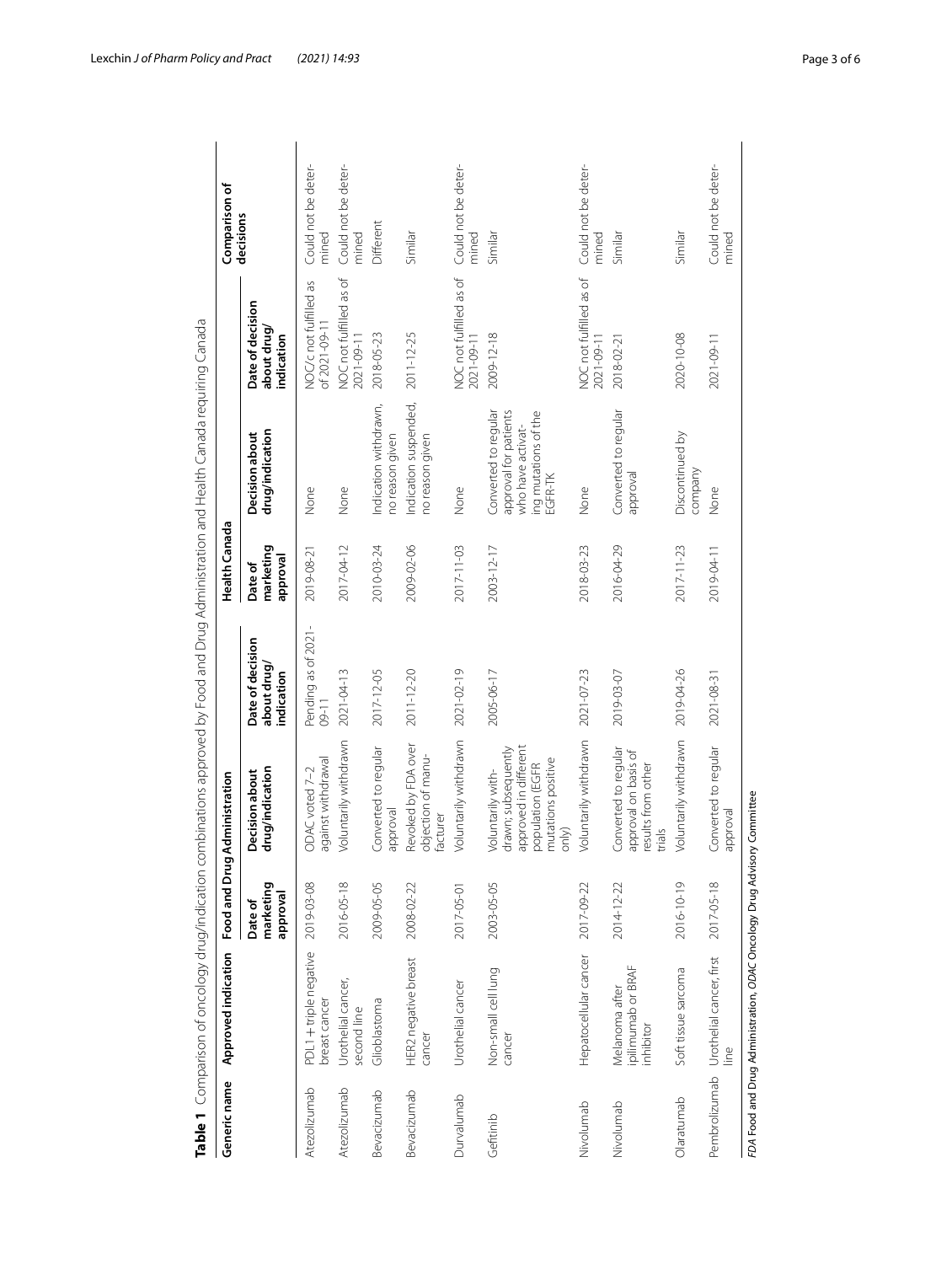not been fulflled in Canada, i.e., either the confrmatory trial had not been submitted to Health Canada or it had not made a decision about whether the trial met the imposed requirements (Table  $1$ ). The requirements for the confrmatory studies were similar in both countries (Additional fle [1:](#page-4-1) Table S1).

In all cases, the FDA approved the drug/indication before Health Canada, by a mean of 0.92 years (95% CI 0.59, 1.24). For the 5 drugs in both countries, where a decision had been made, those decisions came a mean of 1.08 years (95% CI 1.55, 3.71) earlier in the US although for nivolumab for the treatment of melanoma, a decision was made in Canada before it was made in the US. For the 4 drugs, where a decision had been made in the US but not in Canada, the time diference as of September 11, 2021, was a mean of 0.29 years (95% CI − 0.10, 0.67) (Table [2](#page-3-0)).

The time from approval to decision for the 5 drugs with a decision in both countries was a mean of 4.25 years (95% CI 1.05, 7.45) in the US and 4.35 years (95% CI 1.06, 7.64) in Canada (*t* test, *p*=0.9542).

#### **Discussion**

This is the first study to compare regulatory decisions about drug/indications when approval was given under a conditional approval pathway and the drug subsequently failed the confrmatory trial. Congruence in the decisions could only be evaluated in 5 of the 10 cases and they were the same for 4 of the 5 drug/indications. Those decisions came slightly more than a year earlier in the US than in Canada. The inability to compare the decisions in 5 cases was because the NOC/c had not been fulflled in 4 of these and in 1 case no decision had been made in both countries. In all 10 cases, the requirements for the confrmatory studies were very similar between those imposed by the FDA and by Health Canada. For the 4 drug/indications where a decision had not been made in Canada as of September

<span id="page-3-0"></span>**Table 2** Diference in dates of marketing approval and decisions about drug/indication between Canada and the United States

| Difference in<br>approval dates<br>for all 10 drug/<br>indications (years,<br>95% CI)* | Difference in<br>decision dates about<br>drug/indication for<br>5 drugs where both<br>countries made<br>decision (years, 95%<br>$CI)*$ | Difference in decision<br>dates about drug/<br>indication for 4 drugs<br>where US made a<br>decision and Canada<br>had not (years, 95%<br>$CI)*$ |
|----------------------------------------------------------------------------------------|----------------------------------------------------------------------------------------------------------------------------------------|--------------------------------------------------------------------------------------------------------------------------------------------------|
| 0.92(0.59, 1.24)                                                                       | $1.08 (-1.55, 3.71)$                                                                                                                   | $0.29$ ( $-0.10, 0.67$ )                                                                                                                         |

\*Time shorter in the US

11, 2021, a decision had been made in the US 0.29 years earlier.

The requirements for confirmatory trials are set when a decision is made to approve a product either through the Accelerated Approval or the NOC/c pathway. The drugs in question in this study were approved almost a year earlier in the US, and since the confrmatory trial requirements set by the two agencies were quite similar, the Health Canada conditions should not have required the companies to start de novo, i.e., either planning for the trials or the trials themselves should have been underway. If this was the case, then it raises questions about why Canadian decision times were not shorter than those in the US. The longer Canadian times could be because of delays in company submission of the trial results, which is in line with previous work showing that companies submit drugs for approval to Health Canada a median of 340 days after they are submitted to the European Medicines Agency (EMA) or the FDA [\[7](#page-5-4)]. A second factor might be that the FDA was faster in making a decision about the confrmatory study, again in line with the diference in median regulatory time for Accelerate Approval drugs of 173 days compared to 253 days for NOC/c drugs [[7\]](#page-5-4).

This study adds to the literature showing both similarities and diferences in regulatory decision making about oncology drugs. When Shah and colleagues compared decision making by the FDA and the EMA for tyrosine kinase inhibitors, they showed that the FDA gave a priority review to 12 of them but the EMA did not use its equivalent for any. On the other hand, the FDA used Accelerated Approval for 6 and the EMA used the equivalent conditional approval for 4. The active review and approval times in both agencies were quite similar [\[1](#page-4-0)]. Similarly, for oncology drugs more generally, most of the 21 drug/indications approved by both the FDA and the EMA between 2009 and 2013 relied on identical pivotal trials. At the same time, regulatory pathways often differed; 57% of indications received either FDA Accelerated Approval or EMA Conditional Marketing Authorization, and regular approval by the other agency [[3\]](#page-5-0). Between 1995 and 2008, the EMA approved 42 oncology drugs for 100 indications and in 47 of these indications there was a discrepancy between the EMA and the FDA [\[2](#page-4-2)].

It is important to examine regulatory decisions about confrmatory trials when oncology drugs have been approved on the basis of surrogate outcomes. In about one-third (64 out of 194) oncology drug/indications approved by the FDA between 1992 and 2019, surrogate outcomes were used for the frst time for a specifc cancer type [[8\]](#page-5-5). As Kemp and Prasad note "surrogates should lead to practice change or drug approval only when robust validation studies demonstrate that a change in a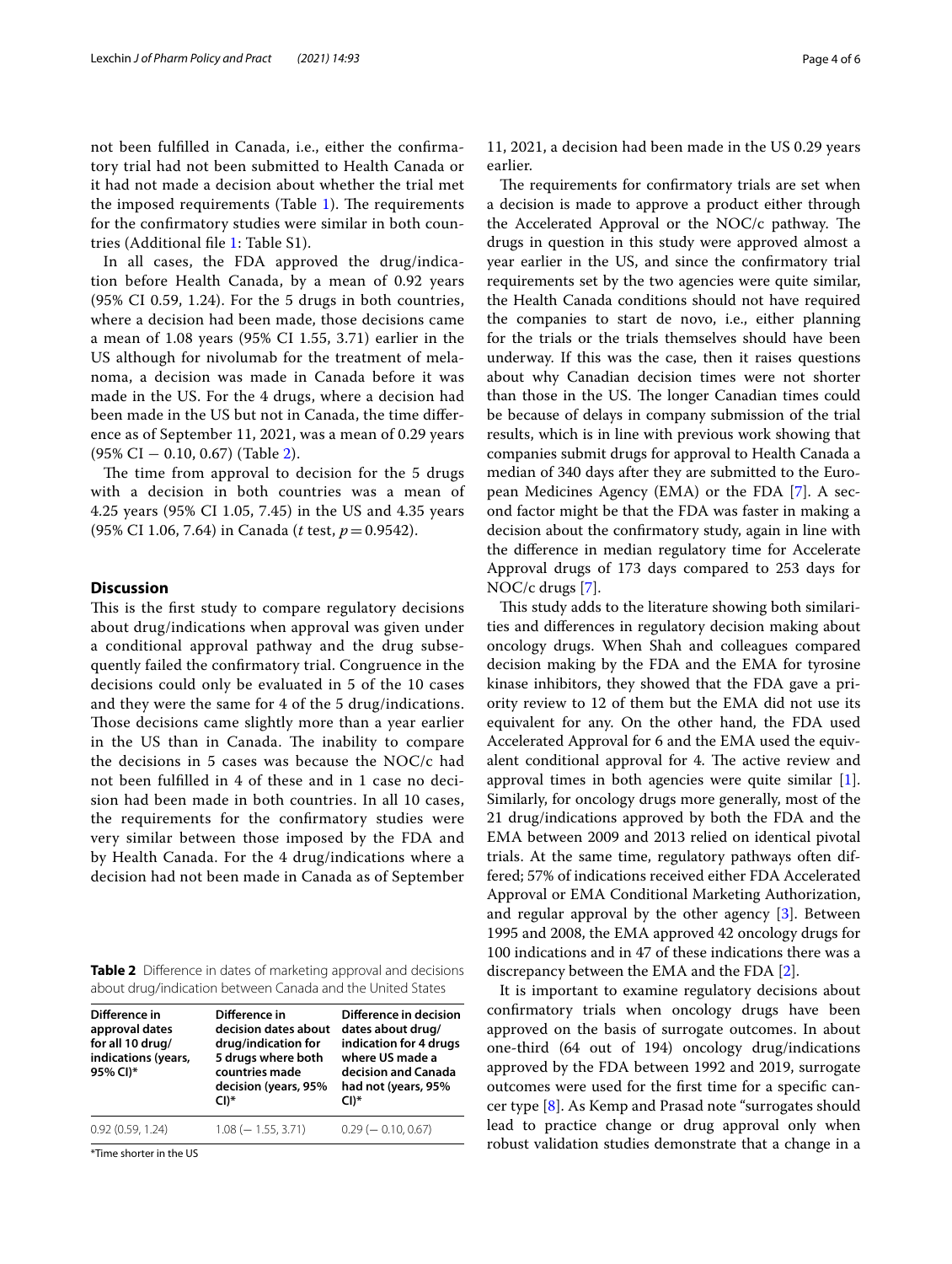specifc surrogate has a reliable ability to predict changes in meaningful outcomes." [\[9\]](#page-5-6). However, this is often not the case. Improved patient survival was only demonstrated in confrmatory trials in 19 out of 93 oncology drug/indications approved by the FDA through its Accelerated Approval pathway between December 1992 and May 2017. Nineteen confrmatory trials reported improvement in the same surrogate used in the preapproval trial, and 20 reported improvement in a diferent surrogate [[10\]](#page-5-7). In Canada, confirmatory trials for oncology drugs approved through the NOC/c pathway and that were accepted by Health Canada used surrogate outcomes in 11 out of 20 cases [[11](#page-5-8)]. In light of these and other fndings, Salcher-Konrad et al. raise the question about whether postmarketing studies imposed by regulators are "suited to deliver timely, confrmatory evidence due to shortcomings in study design and delays" and if conditional approval pathways are suitable "as tools for allowing early market access for cancer drugs while maintaining rigorous regulatory standards."[[3\]](#page-5-0).

The main limitation to this study is the small number of drugs that were available for evaluation. Once a larger sample is available, further research should be done to see if the results remain the same. A second limitation is that all of the data was extracted and analyzed by one person.

## **Conclusion**

Oncology drugs are frequently conditionally approved based on surrogate outcomes and trials to confrm the benefts are necessary, but those trials can fail to show any beneft. In that case, regulators need to make a decision about whether to cancel either the indication or remove the drug from the market. This study shows that the decisions made by Health Canada and the FDA about whether to withdraw either the drug from the market and/or remove the indication in the face of failed trials are usually similar. The requirements for confirmatory trials are also similar, but the time to decisions is diferent with the US being faster. The clinical implications of these similarities and diferences should be explored.

#### **Abbreviations**

EMA: European Medicines Agency; FDA: Food and Drug Administration; NOC/c: Notice of Compliance with conditions; US: United States.

#### **Supplementary Information**

The online version contains supplementary material available at [https://doi.](https://doi.org/10.1186/s40545-021-00375-y) [org/10.1186/s40545-021-00375-y.](https://doi.org/10.1186/s40545-021-00375-y)

<span id="page-4-1"></span>**Additional fle 1: Table S1.** Comparison of requirements for confrmatory studies.

#### **Acknowledgements**

Not applicable.

## **Authors' contributions**

JL conceived of this study, gathered and analyzed all of the data and wrote the manuscript. The author read and approved the fnal manuscript.

#### **Authors' information**

Joel Lexchin received his MD from the University of Toronto in 1977. He is Professor Emeritus in the School of Health Policy and Management at York University and an Associate Professor in the Department of Family and Community Medicine at the University of Toronto. He has been a consultant for the province of Ontario, various arms of the Canadian federal government, the World Health Organization and the government of New Zealand. He is the author or co-author of over 220 peer-reviewed articles and book chapters on multiple aspects of Canadian and international pharmaceutical policy. His book *Private profts versus public policy: the pharmaceutical industry and the Canadian state* was published by University of Toronto Press in 2016 and his most recent book *Doctors in denial: why Big Pharma and the Canadian medical profession are too close for comfort* was published in 2017 by Lorimer. In 2012 he was elected as a Fellow in the Canadian Academy of Health Sciences.

#### **Funding**

There was no funding for this study.

#### **Availability of data and materials**

All the data is included in the manuscript.

## **Declarations**

**Ethics approval and consent to participate** Not applicable.

#### **Consent for publication**

Not applicable.

#### **Competing interests**

In 2017–2021, Joel Lexchin received payments for being on a panel at the American Diabetes Association, for talks at the Toronto Reference Library, for writing a brief in an action for side effects of a drug for Michael F. Smith, Lawyer and a second brief on the role of promotion in generating prescriptions for Goodmans LLP and from the Canadian Institutes of Health Research for presenting at a workshop on confict-of-interest in clinical practice guidelines. He is currently a member of research groups that are receiving money from the Canadian Institutes of Health Research and the Australian National Health and Medical Research Council. He is a member of the Foundation Board of Health Action International and the Board of Canadian Doctors for Medicare. He receives royalties from University of Toronto Press and James Lorimer & Co. Ltd. for books he has written.

#### **Author details**

<sup>1</sup> Professor Emeritus, School of Health Policy and Management, York University, 4700 Keele St., ON M3J 1P3 Toronto, Canada. <sup>2</sup> Department of Family and Community Medicine, University of Toronto, Toronto, Canada. <sup>3</sup>University Health Network, Toronto, ON, Canada.

# Received: 28 September 2021 Accepted: 21 October 2021

#### **References**

- <span id="page-4-0"></span>1. Shah R, Roberts S, Shah D. A fresh perspective on comparing the FDA and the CHMP/EMA: approval of antineoplastic tyrosine kinase inhibitors. Br J Clin Pharmacol. 2013;76(3):396–411.
- <span id="page-4-2"></span>2. Trotta F, Leufkens H, Schellens J, Laing R, Tafuri G. Evaluation of oncology drugs at the European Medicines Agency and US Food and Drug Administration: when diferences have an impact on clinical practice. J Clin Oncol. 2011;29(16):2266–72.